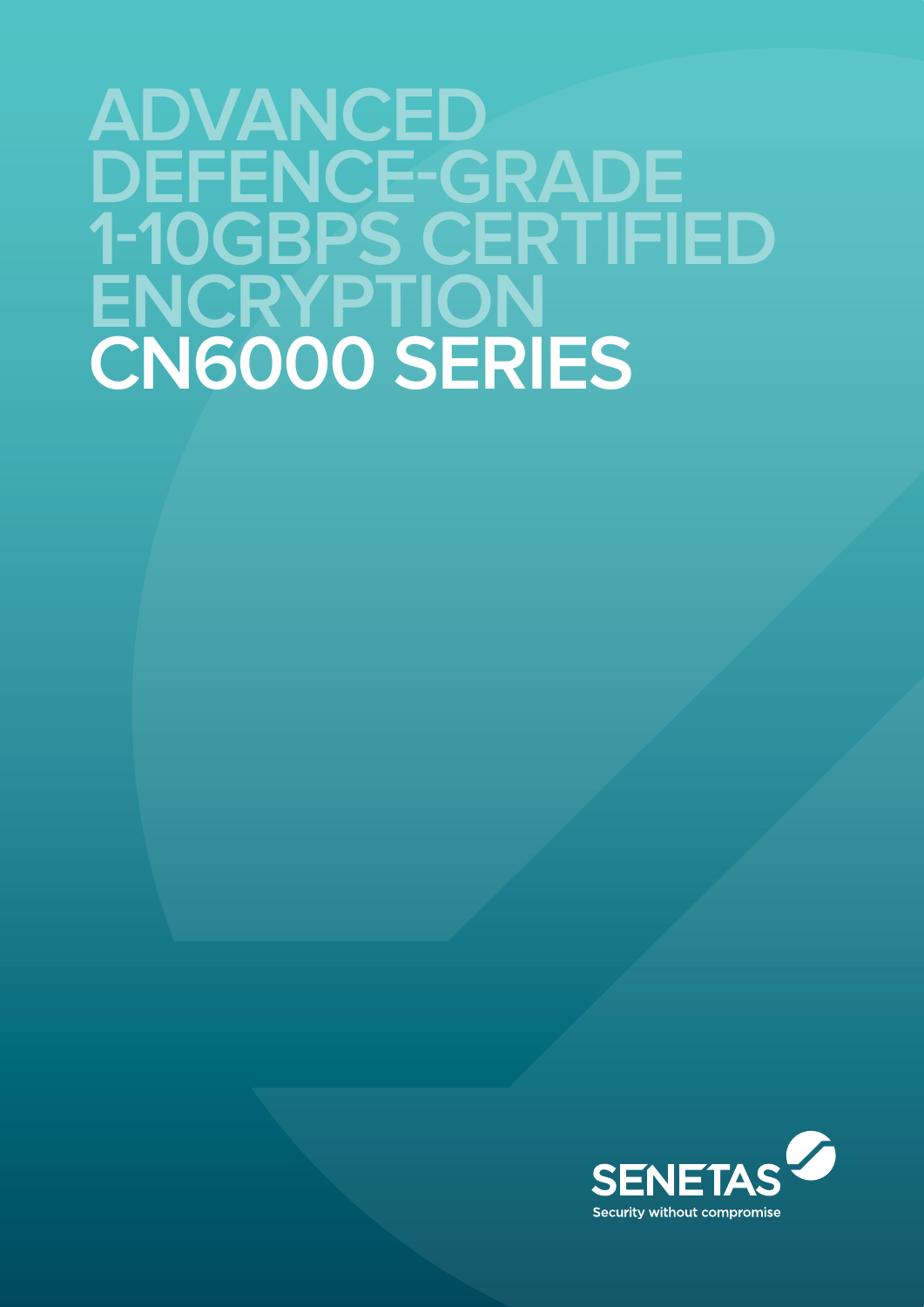Senetas CN6000 Series Encryptors – scalable, efficient and certified – maximum protection of network data without performance compromise.

It is often assumed that data networks are inherently safe. They are not. Data networks are vulnerable to security breaches. To breach, cyber-attack, innocent error, or technical failure, your data must be encrypted. Only when encrypted, can data be safe – rendering it useless to unauthorised parties.

Senetas defence-grade network data encryptors are certified by international, independent testing authorities to protect your data while being transmitted. It's why Senetas encryptors are used by governments and defence agencies in more than 25 countries!

Senetas trusted high-speed certified defence-grade encryption within easy reach of organisations with entry-level and "encrypt everywhere" requirements. The CN6010 provides all the CN6000 series platform benefits in a remarkably cost effective encryptor.

#### **ETHERNET SERVICES**

Our CN6000 series platforms provide highly secure, full line rate transparent encryption for data moving across both dark fibre networks in point-to-point, hub & spoke, or any meshed environment.

The intrinsic key generation and distribution capability in our CN6000 Encryptors removes reliance on external key servers, providing a robust, fault-tolerant security architecture. The rugged tamper-resistant chassis also gives uncompromising protection to key material held in the encryptor.

Full interoperability with the Senetas CN & CS series encryptors transmitted data across large hub and spoke or meshed networks, among locations.

#### **FIBRE CHANNEL SERVICES**

Providing highly secure, full line rate data encryption, our platforms are also the ideal solution for securing Storage Area Networks (SAN's) at 1, 2 or 4 Gbps.

#### **NETWORK AND MANAGEMENT**

Senetas CM7 management software provides simple, secure remote management either out-of-band – using a dedicated Ethernet management interface – or in-band, using the encrypted Ethernet port.

Local management using a command line interface is available via a serial console connector.

Fibre-optic and copper interfaces are available, providing functional and cost benefits.

Optical interfaces allow operation over single mode fibre, multi-mode fibre or over WDM services by choosing an appropriate wavelength.

#### **senetas cn platform**

The CN6000 series leads Senetas's certified world-leading high-speed encryption. The Senetas CN highspeed encryption platform is the world's most trusted of its type.

data network and transmission requirements, the CN4000 series provides solutions for 10Mbps to 1Gbps based on the same trusted no-compromise CN platform.

#### **certifications\***

customers benefit from the Senetas CN6000 series international, independent testing authority certifications.

**>** Common Criteria

**>** FIPS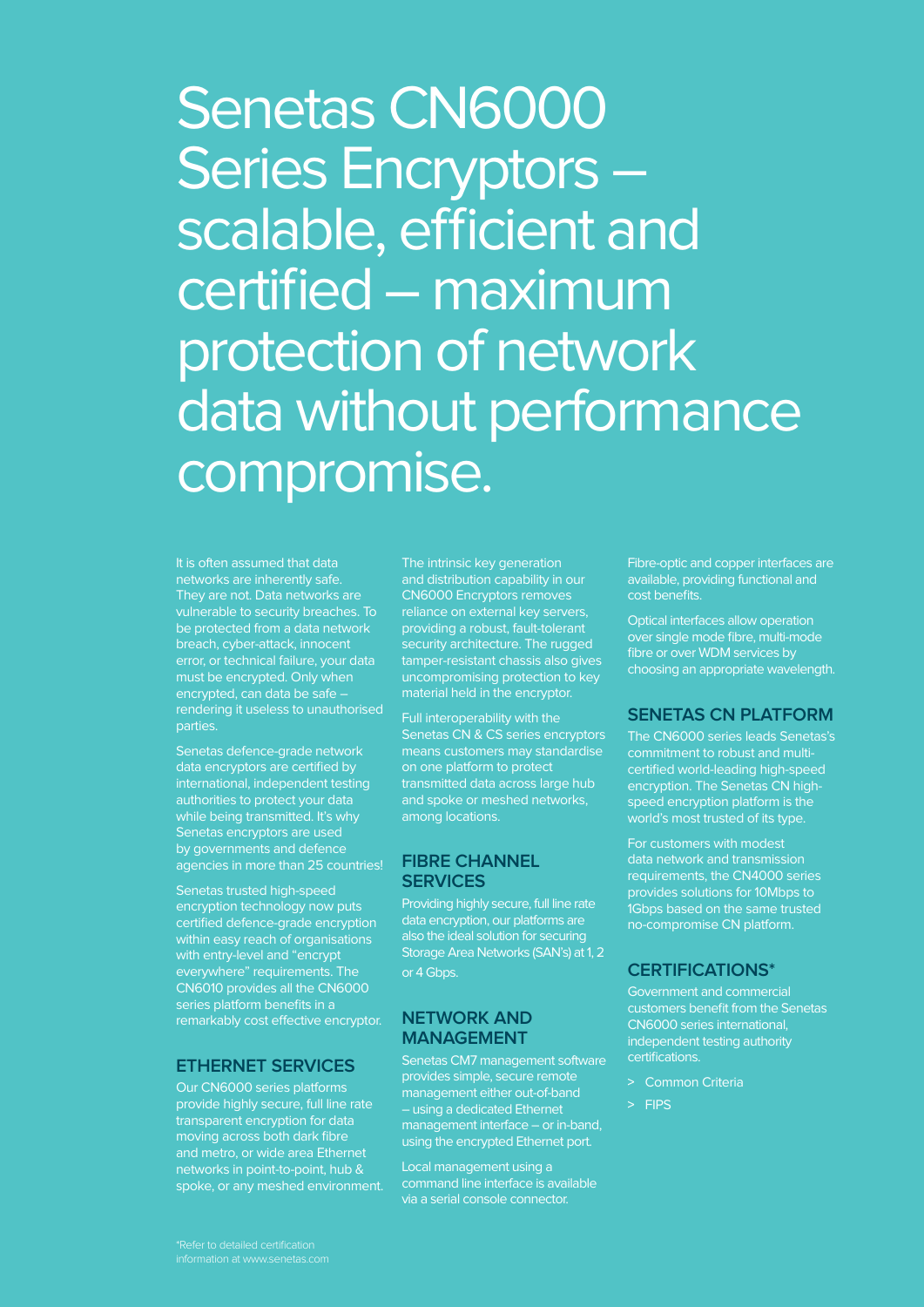## What makes Senetas encryptors stand out? Security without compromise!

Senetas encryptors' world leading performance is not limited to their maximum data protection without loss of network performance.

### **BEST PERFORMANCE TRUSTED ASSURANCE SET AND FORGET**

#### **High-Speed**

The "designed-in" market-leading performance capabilities make Senetas encryptors stand out. Whether 10Mbps, 100Mbps, 1Gbps or 10Gbps, they hands-down win competitive performance tests every time! Their encryption speeds; near-zero data overhead; near-

#### **ZERO LATENCY**

Senetas high-speed encryptors are operate in full-duplex mode at full line speed without loss of packets. Latency is not affected by packet size (approx. >4 microseconds per unit at 10Gbps) meaning maximum throughput with zero protocol overhead. Importantly, by using Field Programmable Gate Array (FPGA) technology, this outstanding latency performance is predictable and dependable.

#### **TRIPLE CERTIFIED**

Because Senetas encryptors include the only triple-certified products of their types, they are trusted by governments and defence forces around the world. This exhaustive and rigorous testing over many years provides our government and commercial customers with maximum assurance. Senetas encryptors are certified by: FIPS, CAPS and Common Criteria.

Senetas encryptors are designed, developed and manufactured in Australia to exacting standards. In addition to the high levels of security, they provide reliable 99.999% uptime and conform to international requirements for safety and environment.

#### **COMPREHENSIVE RANGE**

The Senetas CN range of Layer 2 encryptors provides the widest feature-set able to operate at 10Mbps to 10Gbps support Ethernet, Fibre Channel; SONET/SDH and LINK protocols. This extensive range provides cost-effective networkwide data protection.

#### **SIMPLICITY**

"Set and forget" and transparency are underlying Senetas design themes. They help ensure simplicity of implementation, operation and management – low cost. That simplicity continues with an intuitive user interface providing meaningful descriptive diagnostics – such as early warnings and simple faultfinding. They just do their job – with minimal resource requirements.

#### **EASY TO INSTALL**

The 'Bump in the Wire' design of Senetas encryptors makes them easy to install. Simply place the encryptor at the access point to the Layer 2 network and all data passing through the unit is encrypted using an AES 256 bit encryption algorithm.

#### **ALL TOPOLOGIES**

Senetas encryptors operate in multipoint to multi-point (mesh); singlepoint to multi-point and single-point to single-point network topologies. Whether the network topology is simple or very complex the same Senetas encryptor benefits apply.

zero latency; and their consistent performance make Senetas encryptors ideally suited to the most demanding environments. They are preferred by many of the world's most secure organisations.

**RELIABILITY**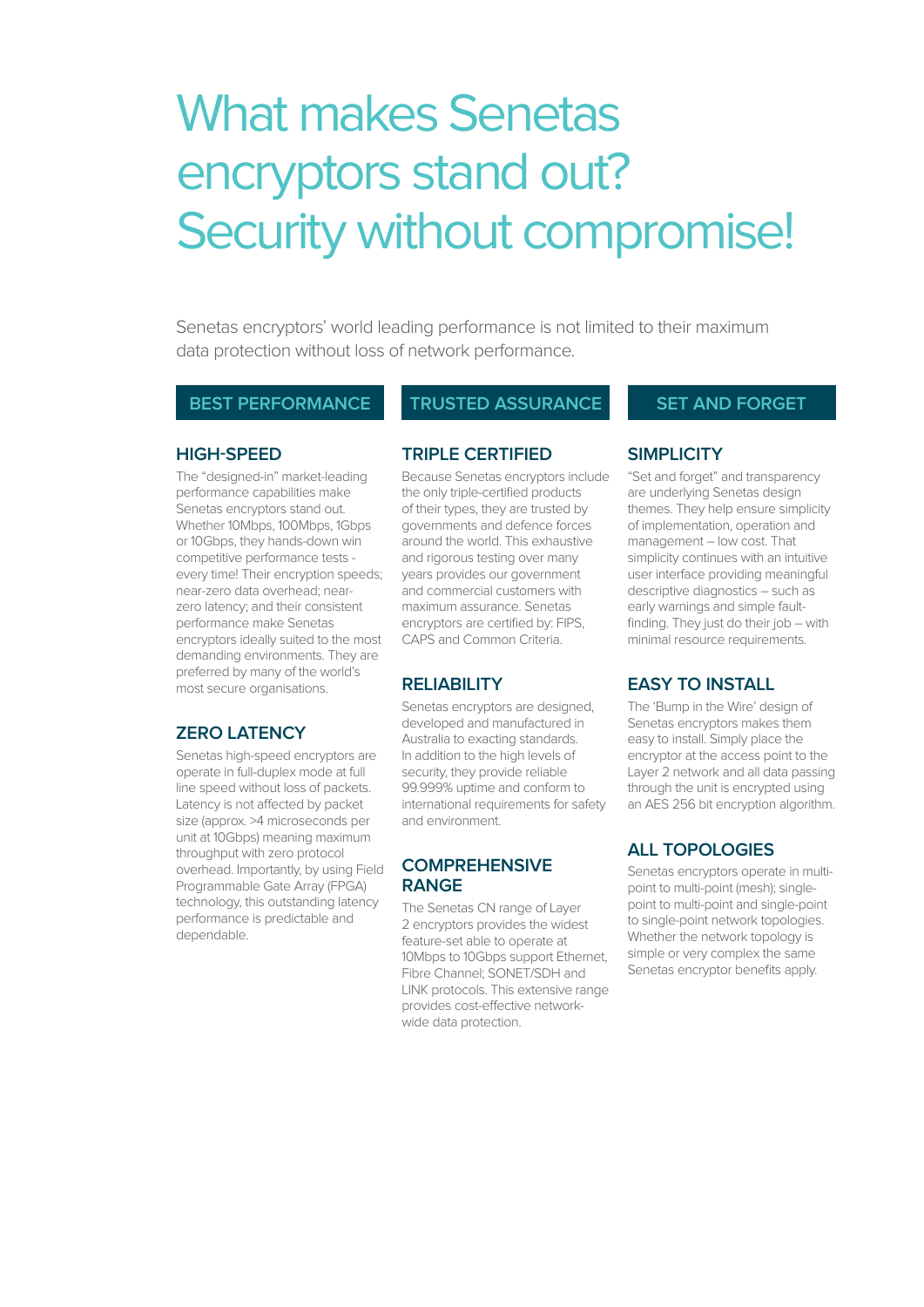## What makes Senetas encryptors stand out? Security without compromise!

#### **BEST PERFORMANCE TRUSTED ASSURANCE SET AND FORGET**

#### **ZERO IMPACT**

The zero impact of Senetas encryptors is not limited to network bandwidth and speed (latency). It extends to network operations and management. They simply "fit in" within the user network. They don't require changes to other devices or network reorganisation. Zero impact makes Senetas encryptors a favourite among network engineers - they don't add load to network operations or management.

#### **FLEXIBILITY**

Senetas encryptors' use of FPGA technology enables maximum operational flexibility. They better meet customers' specific and unique requirements and provide an optimised highspeed data encryption solution. This flexibility enables on-going operational simplicity, such as infield upgradability, as customers' requirements change – protecting their investment.

#### **COST EFFECTIVE**

Senetas encryptors provide excellent total cost of ownership through a mix of: network bandwidth savings; ease of network management; longevity; reliability; interoperability; backward compatibility; minimal installation and management costs and solution flexibility.

Other cost benefits include: low power consumption; minimal rack space use and combined rack space/power utilisation efficiency.

### **CUSTOM ALGORITHMS**

In addition to the AES 256 bit algorithm, Senetas encryptors may be implemented with alternative, customer requested algorithms.

#### **SOLUTION INTEGRITY**

Senetas encryptors provide maximum solution integrity and the highest data protection investment return.

#### **INTEROPERABILITY**

Senetas encryptors that support the same protocol are fully interoperable. All Senetas CN models are backward compatible – and provide the lowest network impact and overhead.

### **LOCAL OR CENTRALISED MANAGEMENT**

Configuration can be performed locally or remotely through the intuitive Senetas CM7 management software, which acts as the Certificate Authority in a network of encryptors by signing and distributing X.509 certificates.

#### **R&D commitment**

Senetas's market-leading highspeed encryption results from its R&D commitment - to independent international testing certifications and high-speed encryption advances, such as support for Quantum Key Distribution.



Senetas CN6000 Series Defence-Grade 1-10Gbps Certified Encryptors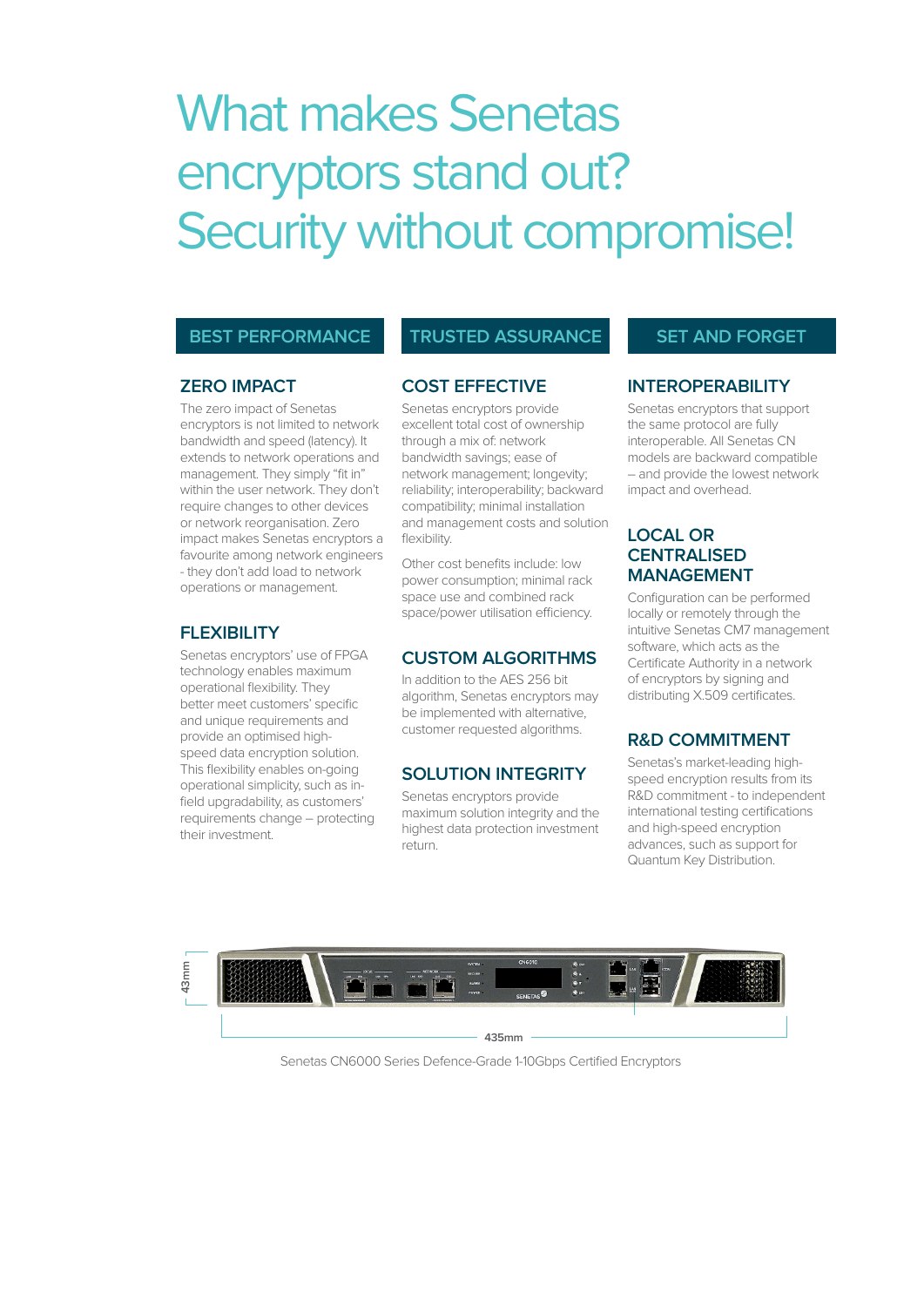## **CN6000 SERIES layer 2 ENCRYPTORS AT-A-GLANCE**

| <b>MODEL</b>                                                                                 | <b>CN6010</b>                                                           | <b>CN6040</b>                  |                                                         | <b>CN6100</b>    |
|----------------------------------------------------------------------------------------------|-------------------------------------------------------------------------|--------------------------------|---------------------------------------------------------|------------------|
| <b>NETWORK PROTOCOL</b>                                                                      | <b>ETHERNET</b>                                                         | <b>FIBRE</b><br><b>CHANNEL</b> | <b>ETHERNET</b>                                         | <b>ETHERNET</b>  |
| Ethernet point-to-point, hub & spoke, mesh full-<br>duplex encryption                        | $\checkmark$                                                            |                                | $\checkmark$                                            | $\checkmark$     |
| Fibre Channel point-to-point encryption                                                      |                                                                         | $\checkmark$                   |                                                         |                  |
| Maximum speed                                                                                | 1Gbps                                                                   | 1-4 Gbps                       | 1Gbps                                                   | 10Gbps           |
| Support for Jumbo frames                                                                     | $\checkmark$                                                            |                                | $\checkmark$                                            | $\checkmark$     |
| Protocol and application transparent                                                         | $\checkmark$                                                            | $\checkmark$                   | $\checkmark$                                            | $\checkmark$     |
| Encrypts Unicast, Multicast and Broadcast traffic                                            | $\checkmark$                                                            |                                | $\checkmark$                                            | $\checkmark$     |
| Automatic network discovery and connection<br>establishment                                  | $\checkmark$                                                            | $\checkmark$                   | $\checkmark$                                            | $\checkmark$     |
| Network interfaces                                                                           | RJ45, SFP                                                               | <b>SFP</b>                     | RJ45, SFP                                               | <b>XFP</b>       |
| Tamper resistant and evident enclosure                                                       | $\checkmark$                                                            | $\checkmark$                   | $\checkmark$                                            | $\checkmark$     |
| Anti-probing barriers                                                                        | $\checkmark$                                                            | $\checkmark$                   | $\checkmark$                                            | $\checkmark$     |
| Flexible encryption policy engine                                                            | $\checkmark$                                                            | $\checkmark$                   | $\checkmark$                                            | $\checkmark$     |
| Robust AES encryption algorithm                                                              | $\checkmark$                                                            | $\checkmark$                   | $\checkmark$                                            | $\checkmark$     |
| Per packet confidentiality and integrity with AES-<br>GCM encryption                         | $\checkmark$                                                            |                                | $\checkmark$                                            | pending          |
| Automatic key management                                                                     | $\checkmark$                                                            | $\checkmark$                   | $\checkmark$                                            | $\checkmark$     |
| AES 128 or 256 bit keys                                                                      | 128/256                                                                 | 256                            | 128/256                                                 | 128/256          |
| Policy based on MAC address or VLAN ID                                                       | $\checkmark$                                                            |                                | $\checkmark$                                            | $\checkmark$     |
| Encryption modes                                                                             | CFB, CTR,<br><b>GCM</b>                                                 | <b>CFB</b>                     | CFB, CTR,<br>GCM                                        | CFB, CTR,<br>GCM |
| Self-healing key management in the event of<br>network outages                               | $\checkmark$                                                            | $\checkmark$                   | $\checkmark$                                            | $\checkmark$     |
| Common Criteria certified                                                                    | in progress                                                             | $\checkmark$                   | $\checkmark$                                            | $\checkmark$     |
| FIPS certified                                                                               | $\checkmark$                                                            | $\checkmark$                   | $\checkmark$                                            | $\checkmark$     |
| Low overhead full duplex line-rate encryption                                                | $\checkmark$                                                            | $\checkmark$                   | $\checkmark$                                            | $\checkmark$     |
| Latency - microseconds per encryptor (Typical<br>for IPv4 traffic with 64-1518 octet frames) | $<10$<br>@1Gbps<br>$<$ 50 $@$<br>100Mbps<br>$< 650 \text{ @}$<br>10Mbps | $<$ 1                          | $<10$<br>@1Gbps<br>< 50<br>@100Mbps<br>< 650<br>@10Mbps | < 5              |

For full details of Senetas encryptor models' complete features and specifications see www.senetas.com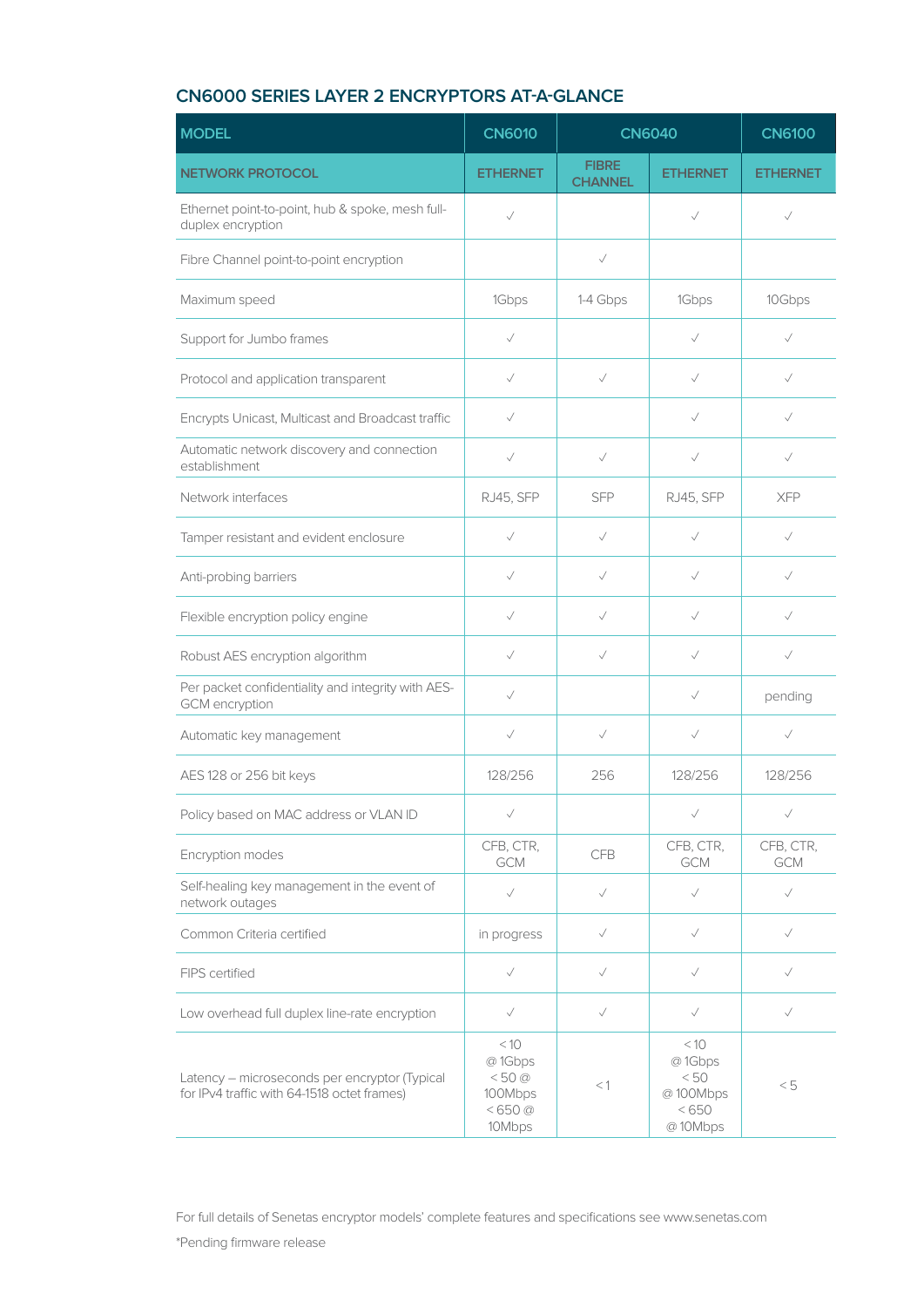| <b>MODEL</b>                                                     | <b>CN6010</b>   | <b>CN6040</b>                  |                 | <b>CN6100</b>   |
|------------------------------------------------------------------|-----------------|--------------------------------|-----------------|-----------------|
| <b>NETWORK PROTOCOL</b>                                          | <b>ETHERNET</b> | <b>FIBRE</b><br><b>CHANNEL</b> | <b>ETHERNET</b> | <b>ETHERNET</b> |
| FPGA based cut-through architecture                              | $\checkmark$    | $\checkmark$                   | $\checkmark$    | $\checkmark$    |
| Ultra low latency for high performance                           | $\checkmark$    | $\sqrt{}$                      | $\checkmark$    | $\checkmark$    |
| Front panel access for all interfaces                            | $\checkmark$    | $\checkmark$                   | $\checkmark$    | $\checkmark$    |
| Centralised configuration and management<br>using CM7 and SNMPv3 | $\checkmark$    | $\checkmark$                   | $\checkmark$    | $\checkmark$    |
| SNMPv1/2 monitoring (read-only)                                  | $\checkmark$    | $\checkmark$                   | $\checkmark$    | $\checkmark$    |
| Support for external (X.509v3) CAs                               | $\checkmark$    | $\checkmark$                   | $\checkmark$    | $\checkmark$    |
| Remote management using SNMPv3 (in-band<br>and out-of-band)      | $\checkmark$    | $\checkmark$                   | $\checkmark$    | $\checkmark$    |
| NTP (time server) support                                        | $\checkmark$    | $\checkmark$                   | $\checkmark$    | $\checkmark$    |
| CRL and OCSP (certificate) server support                        | $\sqrt{}$       | $\sqrt{}$                      | $\checkmark$    | $\checkmark$    |
| In-field firmware upgrades                                       | $\checkmark$    | $\checkmark$                   | $\checkmark$    | $\checkmark$    |
| Dual swappable AC and/or DC power supplies                       | $\checkmark$    | $\sqrt{}$                      | $\checkmark$    | $\checkmark$    |
| User replaceable fans and batteries                              | $\checkmark$    | $\checkmark$                   | $\checkmark$    | $\checkmark$    |
| Fully interoperable with related CN/CS models                    | $\checkmark$    | $\checkmark$                   | $\checkmark$    |                 |

#### **CN6000 SERIES layer 2 ENCRYPTORS AT-A-GLANCE**

#### **YOUR ASSURANCE**

- **>** Certified government and defence-grade data protection and performance assurance.
- **>** Senetas CN series encryptors' certifications include: FIPS (USA), CAPS (UK) and Common Criteria (International and Australia). See www.senetas.com for details.
- Senetas encryptors' performance provides exceptional assurance of maximum network performance and essential peace of mind.

#### **WHY SENETAS CN6000 SERIES ENCRYPTORS?**

- **>** Certified maximum high-speed **>** Field Programmable Gate network performance and data protection:
	- **−** robust defence-grade highspeed encryption
	- **−** excellent total cost of ownership and security ROI
	- **−** near-zero latency
	- **−** zero network impact
- **>** No-compromise certified **−** maximum bandwidth
	- **−** minimum overhead
	- **−** scalable and flexible
	- **−** simple to manage
	- **−** customisable flexibility
	- **−** maximum availability
	- **>** Secure data transmission across Layer 2 networks.
		- **>** Defence-grade and ultrareliable 99.999% up-time network data security.
- Array (FPGA) benefits:
	- **−** the flexibility of FPGA chip technology
	- **−** enables advanced customisation to your needs
- **−** provides cut-through architecture minimising latency
- **−** provides hardware flexibility not enabled by ASICs
- **>** Senetas certified defencegrade encryptors are used by governments; defence agencies; data networks and communications companies; major Cloud, data centre and data service providers; and commercial organisations in more than 25 countries. Senetas encryptors protect much of the world's most sensitive information.

For full details of Senetas encryptor models' complete features and specifications see www.senetas.com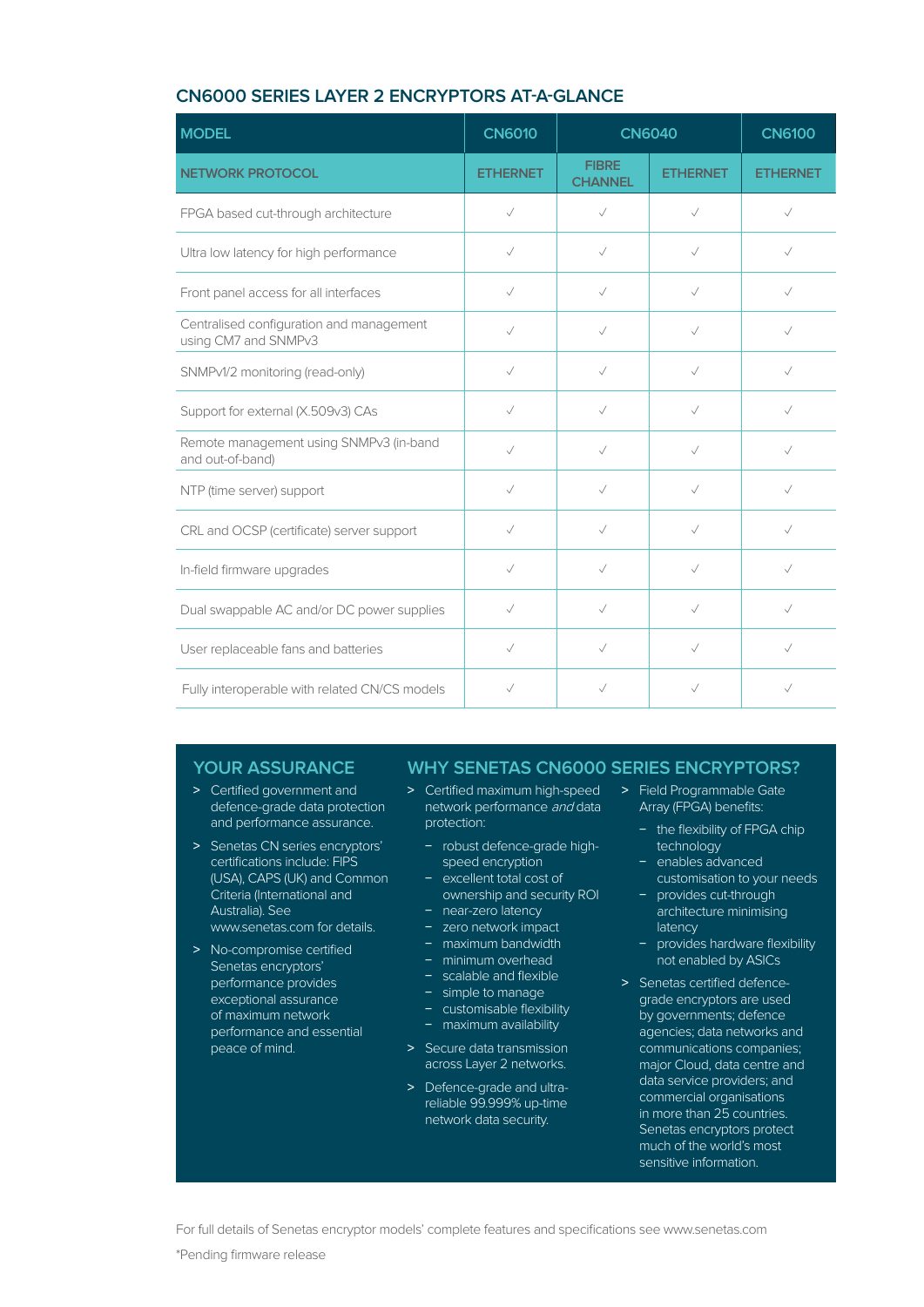## **Specifications**

| <b>MODEL</b>                                                                          | <b>CN6010</b>                                                | <b>CN6040</b>                                            | <b>CN6100</b>                                            |                                                          |
|---------------------------------------------------------------------------------------|--------------------------------------------------------------|----------------------------------------------------------|----------------------------------------------------------|----------------------------------------------------------|
| <b>FORM FACTOR</b>                                                                    | 1U, rack mount                                               | 1U, rack mount                                           | 1U, rack mount                                           | 1U, rack mount                                           |
| <b>PHYSICAL</b><br><b>DIMENSIONS</b><br>(W, D, H) MM                                  | 436, 328, 43                                                 | 436, 328, 43                                             | 436, 328, 43                                             | 436, 328, 43                                             |
| <b>WEIGHT</b>                                                                         | 8.5 kg                                                       | 8.5 kg                                                   | 8.5 kg                                                   | 8.5 kg                                                   |
| <b>POWER SOURCE</b>                                                                   | mains                                                        | mains                                                    | mains                                                    | mains                                                    |
| <b>POWER INPUT RATING</b>                                                             | 100-240 VAC,<br>$50-60$ Hz, $1.5$ A<br>or 40.5-60 VDC, 2.0 A | 100-240 VAC,<br>50-60 Hz, 1.5 A<br>or 40.5-60 VDC, 2.0 A | 100-240 VAC,<br>50-60 Hz, 1.5 A<br>or 40.5-60 VDC, 2.0 A | 100-240 VAC,<br>50-60 Hz, 0.6 A<br>or 40.5-60 VDC, 1.0 A |
| <b>POWER</b><br><b>CONSUMPTION</b><br><b>(TYPICAL AT HIGHEST</b><br><b>DATA RATE)</b> | 18 W                                                         | 38 W                                                     | 38 W                                                     | 50W                                                      |
| <b>ENVIRONMENT,</b><br><b>REGULATORY</b><br><b>AND SAFETY:</b>                        |                                                              |                                                          |                                                          |                                                          |
| <b>ROHS COMPLIANT</b>                                                                 | $\checkmark$                                                 | $\checkmark$                                             | $\checkmark$                                             | $\checkmark$                                             |
| <b>MAXIMUM</b><br><b>OPERATING</b><br><b>TEMPERATURE</b>                              | $50^{\circ}$ C                                               | $50^{\circ}$ C                                           | $50^{\circ}$ C                                           | $50^{\circ}$ C                                           |
|                                                                                       | 0-80% RH at 50°C                                             | 0-80% RH at 50°C                                         | 0-80% RH at 50°C                                         | 0-80% RH at 50°C                                         |
| <b>SAFETY STANDARDS</b>                                                               | EN 60950-1 (CE)                                              | EN 60950-1 (CE)                                          | EN 60950-1 (CE)                                          | EN 60950-1 (CE)                                          |
|                                                                                       | IEC 60950-1                                                  | IEC 60950-1                                              | IEC 60950-1                                              | IEC 60950-1                                              |
|                                                                                       | AS/NZS 60950.1                                               | AS/NZS 60950.1                                           | AS/NZS 60950.1                                           | AS/NZS 60950.1                                           |
| <b>UL LISTED</b>                                                                      | $\checkmark$                                                 | $\checkmark$                                             | $\checkmark$                                             | $\checkmark$                                             |
| <b>EMC (EMISSION AND</b><br><b>IMMUNITY)</b>                                          | FCC 47 CFP Part 15<br>(USA)                                  | FCC 47 CFP Part 15<br>(USA)                              | FCC 47 CFP Part 15<br>(USA)                              | FCC 47 CFP Part 15<br>(USA)                              |
|                                                                                       | ICES-003 (Canada)                                            | ICES-003 (Canada)                                        | ICES-003 (Canada)                                        | ICES-003 (Canada)                                        |
|                                                                                       | <b>EN55022 (CE)</b>                                          | <b>EN55022 (CE)</b>                                      | <b>EN55022 (CE)</b>                                      | <b>EN55022 (CE)</b>                                      |
|                                                                                       | <b>AS/NZS CISPR 22</b><br>$(C-tick)$                         | <b>AS/NZS CISPR 22</b><br>$(C-tick)$                     | AS/NZS CISPR 22<br>$(C-tick)$                            | <b>AS/NZS CISPR 22</b><br>$(C-tick)$                     |
|                                                                                       | EN 61000-3-2 (CE)                                            | EN 61000-3-2 (CE)                                        | EN 61000-3-2 (CE)                                        | EN 61000-3-2 (CE)                                        |
|                                                                                       | EN 61000-3-3 (CE)                                            | EN 61000-3-3 (CE)                                        | EN 61000-3-3 (CE)                                        | EN 61000-3-3 (CE)                                        |
|                                                                                       | EN 55024 (CE)                                                | EN 55024 (CE)                                            | EN 55024 (CE)                                            | EN 55024 (CE)                                            |